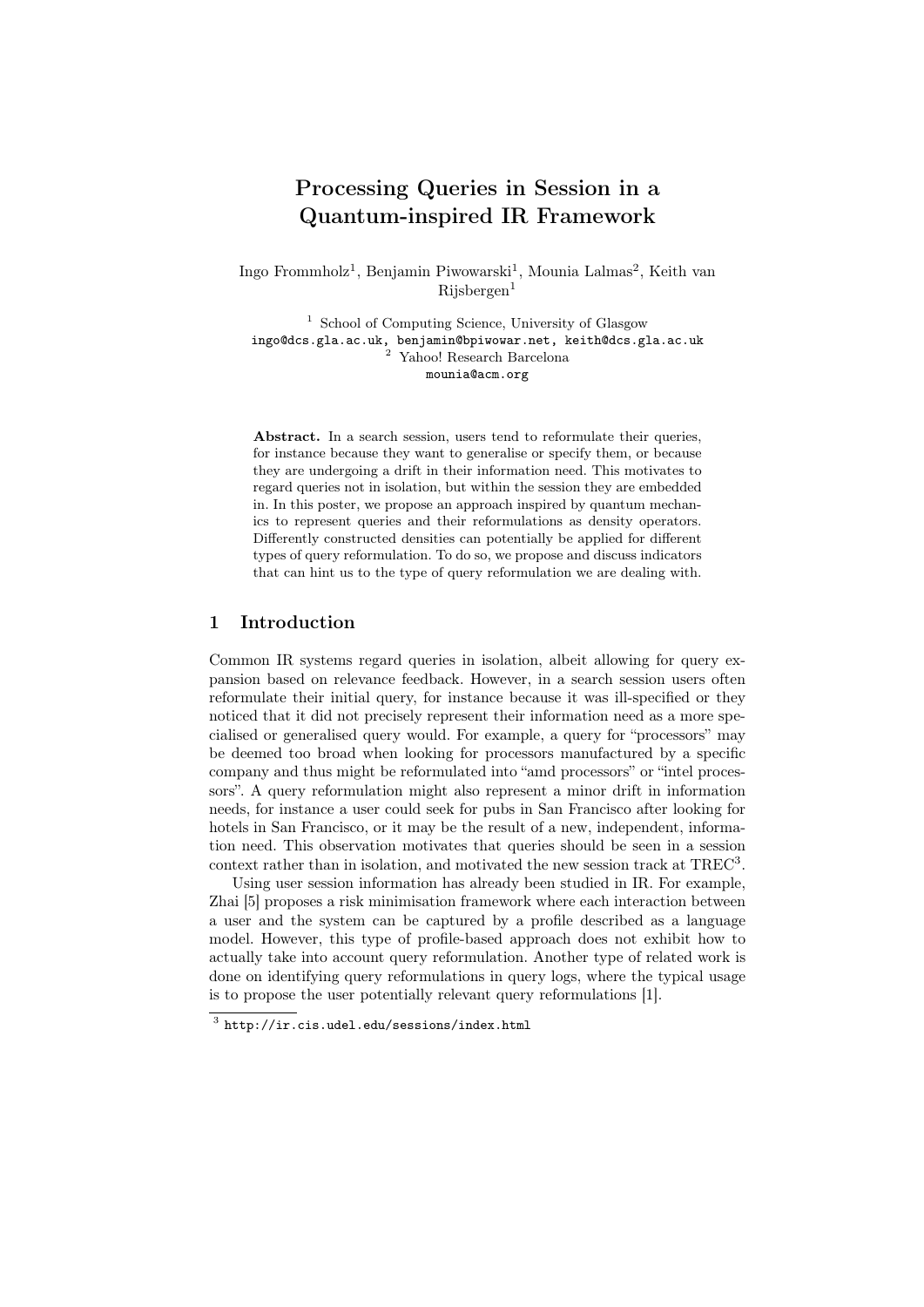Recently a quantum-inspired IR framework was introduced that assumes that there exists an "information need space", geometrically modelled as a Hilbert space (a vector space with an inner product). The system's view on the user's information need is represented as a set of *state vectors*  $\varphi_i$  (unit vectors in the Hilbert space) with a given probability  $p_i$ . Documents are modelled as subspaces in the information need space. A matching function is realised by taking the squared length of the projection of the state vectors and their respective probabilities [3]. Formally, the user's information need can be represented as a *density operator*  $\rho = \sum_i p_i \varphi_i \varphi_i^\top$ , which defines a probability distribution over the subspaces in a Hilbert space  $[4]$  in the following way. The probability  $Pr(S)$ that a document represented by a subspace S is relevant is defined to be  $tr(\rho \hat{S})$ where  $S$  is the projector onto the subspace  $S$ . It has been shown that by doing so the framework can compete with BM25 in an ad hoc scenario [3]. Following this line, we regard  $\rho$  as a query representation in the further considerations.

A potential but so far rather unexplored aspect of the above framework is its ability to dynamically react on different kinds of user interaction, based on the current state the system is in (i.e., the query representation  $\rho$ ). Translated to queries in a session, the system is able to change its state (based on a newly arriving query or query reformulation) while considering the state it was previously in, for instance based on a previous query.

## 2 Processing Queries in Session

We illustrate the approach for the simple case of two queries, a query  $q$  and a consecutive query  $q'$ , although it can potentially be extended to a session of more than 2 queries, or to sessions with different types of interaction (e.g., clicks, trackback).

It is desirable to detect what is the relationship between queries  $q$  and  $q'$ , i.e. whether  $q'$  is related (generalisation, specialisation or information need drift) or unrelated to  $q$ . The idea is that a consecutive query  $q'$  should be processed differently, depending on its type. This requires an automatic categorisation of the query reformulation, for which we can apply the quantum formalism as well, and we present the general idea on how this can be done in Section 2.1. We then describe in Section 2.2 how query densities can be created depending on the relationship between the two queries.

The methods presented below rely, for each query  $q$ , on the computation of densities  $\rho_q$ , which can be done as described in [3]. We also rely on the definition of a subspace  $O_q$  that has the property that *any* possible information need vector of a user that has typed the query  $q$  is contained by it. This subspace is the subspace spanned by all the vectors that define the density.

#### 2.1 Query Categorisation

To categorise a query reformulation, the idea is to use the densities and their associated subspaces. We consider the probabilities of observing an information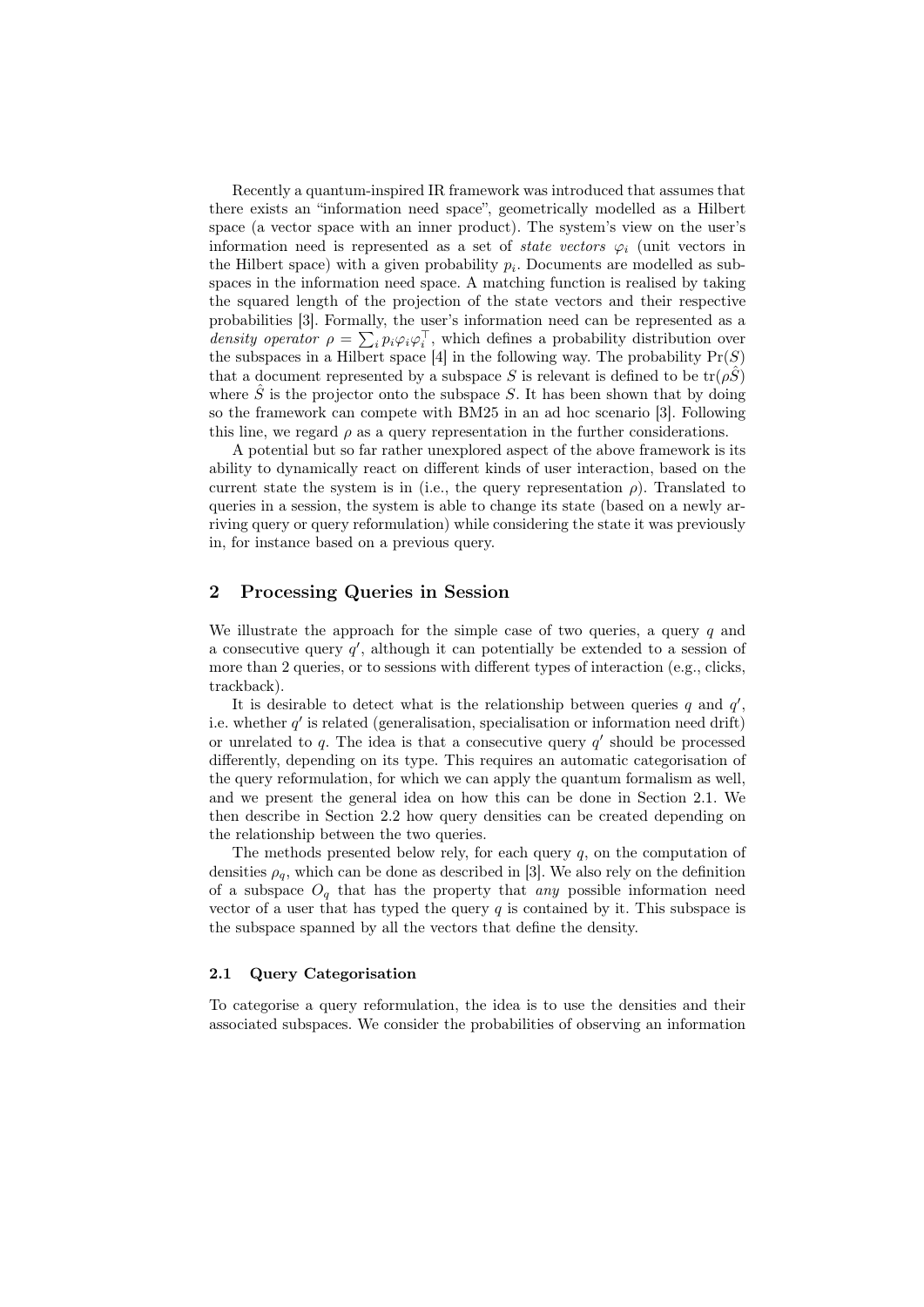need corresponding to the query  $q$  (resp.  $q'$ ) given that the query was  $q'$  (resp.  $q)$ :

$$
\Pr_{q'}(O_q) = \text{tr}(\rho_{q'}O_q) \text{ and } \Pr_{q}(O_{q'}) = \text{tr}(\rho_q O_{q'})
$$

The relationship between the two probabilities indicates what is the relationship between the two queries. Let us illustrate this idea by assuming we have documents which are about "intel processors" and documents about "amd processors". Given the way document subspaces and query densities are constructed in the quantum-based framework [3], this would mean our information need space is contained in a two-dimensional Hilbert space with the two dimensions representing "intel processors" and "amd processors", respectively. Let us assume that  $q =$  "intel processors" and  $q' =$  "processors", so  $q'$  is a generalisation of q. O*<sup>q</sup>* would then be a 1-dimensional subspace made of the "intel processors" dimension, whereas  $\rho_{q'}$  would span over both dimensions and would not be contained in  $O_q$ , leading to a lower  $Pr_{q'}(O_q)$ .  $O_{q'}$ , on the other hand, would likely comprise both dimensions, whereas  $\rho_q$  would only contain the "intel processors" dimension. In this case  $\rho_q$  would be fully contained in  $O_{q'}$ , and hence  $Pr_q(O_{q'})$ would be 1.

Generalising, our hypothesis is that firstly, if  $Pr_{q'}(O_q)$  is lower than  $Pr_q(O_{q'})$ , this is an indicator for generalisation (and vice versa for specialisation). Secondly, low values for both  $Pr_{q'}(O_q)$  and  $Pr_q(O_{q'})$  may mean that q and q' are independent, as the respective densities are now at a higher distance to each other. Finally, high but comparable values for  $Pr_{q'}(O_q)$  and  $Pr_q(O_{q'})$  may indicate an information need drift since it means that both densities are closely together, but do not have a specialisation/generalisation relationship.

#### 2.2 Query Processing

Having categorised the query reformulation  $q'$  as proposed above, we can now process it according to its type.

For independence, we propose to simply use  $\rho_{q'}$  as the representation the query, since there is no obvious way to use the information contained in the previous query q.

In the case of a specialisation or a topic drift, we would choose a strategy and compute a density  $\rho_{q'|q}$  that represents a density  $\rho_q$  restricted to the region of the information need space defined by  $O_{q'}$ . The idea is that if the user has submitted the query  $q'$ , it is because he or she believes that the information need has to be restricted or changed, but supposes that the previous interactions, in our case the submission query  $q$ , defines the set of initial potential information needs. In the "San Francisco" example, the interest would be that "San Francisco" has already been disambiguated, and we just need to drift from "hotels" to "pubs". A similar process would occur in the case of "intel processors", for example if the interest of the user about processors (e.g., power consumption) had already been specified.

In order to do so, we use the projection operator as defined in [2, p. 100]. This is analogous to a measurement in quantum mechanics, where the subspace